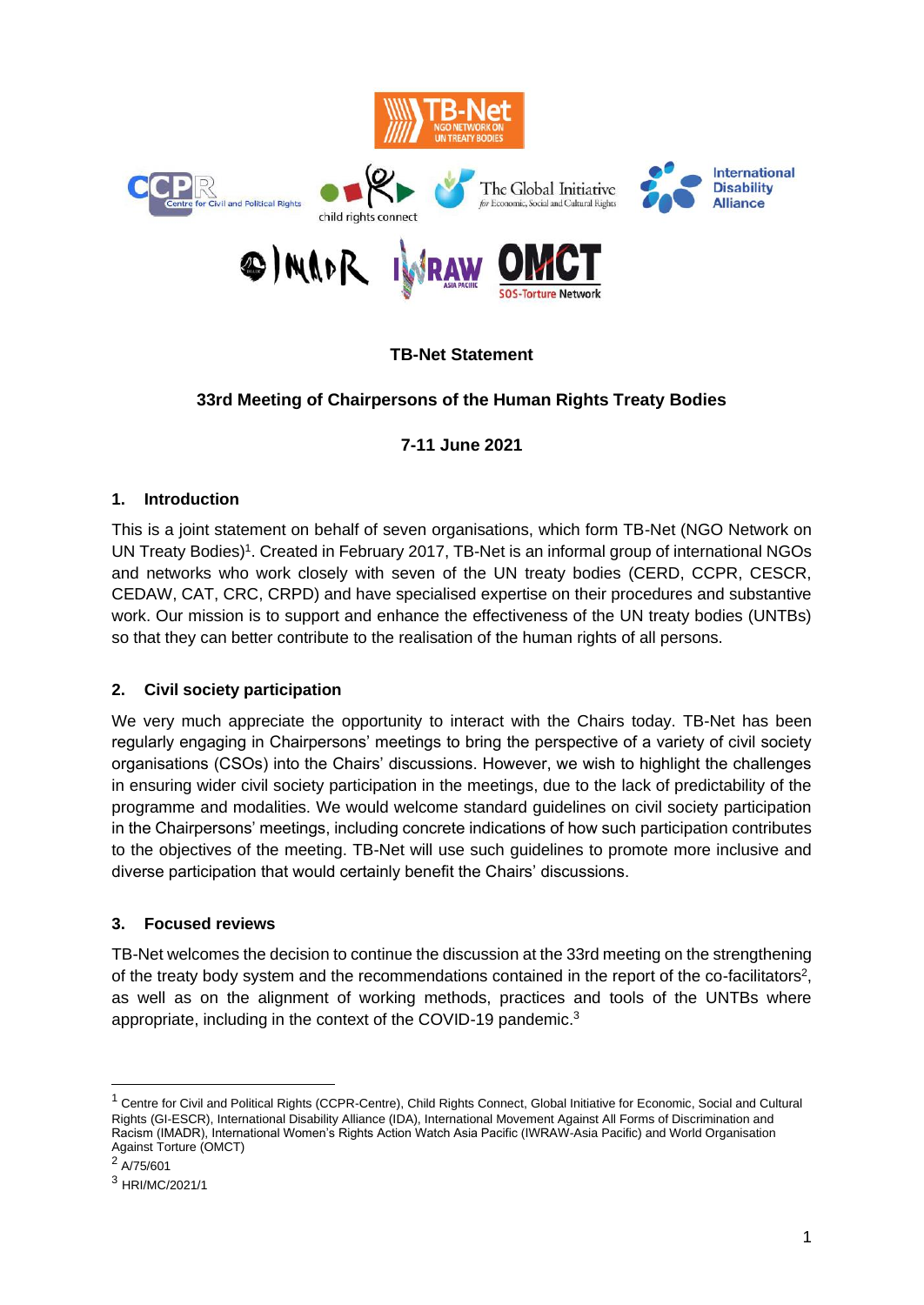We appreciate steps taken by some Committees to develop and adopt fixed calendars for their State party reviews. We believe that a fixed calendar will provide predictability, which strengthens the effectiveness of the UNTB system and is a significant benefit to all stakeholders in navigating it. The current situation highlights the urgent need for such calendars, as disruption caused by the pandemic is adding challenges in the unpredictability of reviews, potentially further delaying reporting by States parties and the backlog of processing State party reports. We encourage the UNTBs to adopt a fixed and coordinated calendar for reviews by all Committees. In this regard, we would like to recall the joint civil society proposals<sup>4</sup> made in 2019 and provide additional elements for consideration.

Prior to the co-facilitation process on the 2020 review of the treaty body system, TB-Net led a series of consultations with CSOs from the national, regional and international levels to develop joint proposals. The proposals were prepared in accordance with five overarching principles: human rights protection as the ultimate aim; specificity within one system; adequate funding for the system's effective functioning; civil society participation as a vital part of the system; and the independence of the UNTBs.

The proposals offer a model based on an 8-year overall cycle, in which all States parties engage with UNTBs every 4 years, to ensure regular reporting and dialogue between the Committees and States, through an alternating, two-level cycle of comprehensive and focused reviews. The UNTBs would review each State party on a regular basis according to a fixed and coordinated calendar, regardless of whether States parties have submitted their reports. The comprehensive reviews would take place every 8 years for 6 hours in Geneva, and address all the provisions of the respective treaties. The focused reviews would take place 4 years later, focusing on assessing the progress made on the most pressing issues identified in the comprehensive review, as well as any new or urgent issues that have arisen.

As we understand that the Chairpersons are discussing possible modalities of the focused review, we would like to highlight that:

- 1) It is important that the focused review is an official activity of the UNTBs accompanied with the necessary resources.
- 2) The focused review should be a moment of effective interaction between the UNTBs and States. Therefore, it should not be a simple desk review similar to the existing follow-up reviews or a fully online dialogue similar to those held during the pandemic. While the experience of the first online dialogues has been positive overall, the technical limitations have confirmed that this practice should remain a temporary and exceptional measure, with virtual participation complementing in-person reviews in a manner that enhances access for States parties and civil society.
- 3) The outcome of the focused review should be recommendations adopted by the whole Committee, even if the interaction happens with a limited number of members. To ensure quality and balance (regional, expertise, gender), the interaction should involve more than 1 member, ideally the country rapporteurs or country task force.
- 4) Priority for the location of the focused review should be given to the national level to allow the UNTBs to engage with more stakeholders, both from the State and civil society, which would help Committee members to gain an in-depth understanding of the human rights situation on the ground. However, flexibility needs to be factored in to address situations in which a State refuses an in-country focused review or when such a review is not feasible

<sup>4</sup> [http://ccprcentre.org/files/media/joint\\_ngo\\_proposal\\_on\\_untb\\_reviews.pdf](http://ccprcentre.org/files/media/joint_ngo_proposal_on_untb_reviews.pdf)